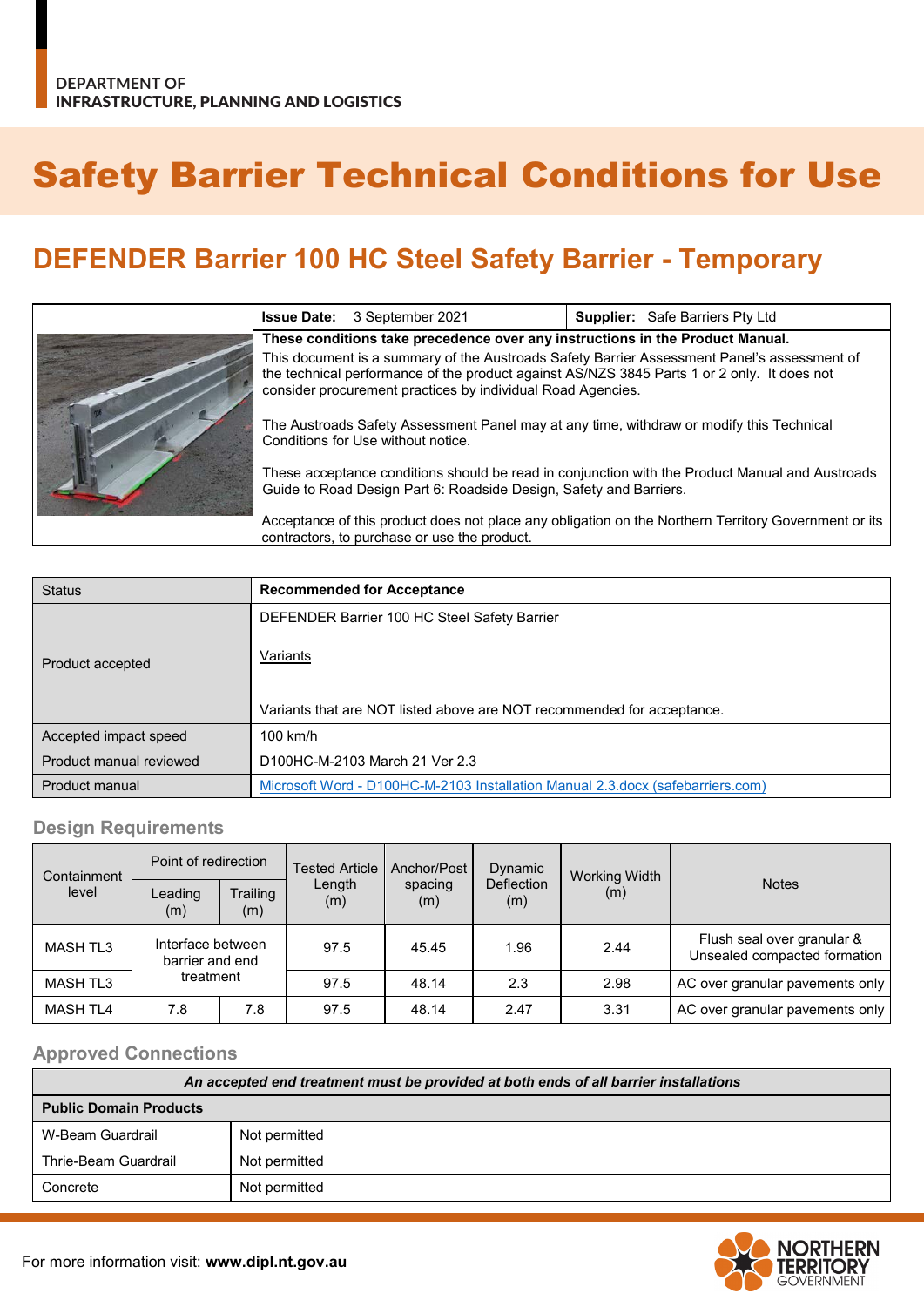| <b>Proprietary Products</b>                                |                                                                                                                                                                                                                                                                                                       |  |  |  |
|------------------------------------------------------------|-------------------------------------------------------------------------------------------------------------------------------------------------------------------------------------------------------------------------------------------------------------------------------------------------------|--|--|--|
| <b>LEGACY:</b><br><b>UNIVERSAL TAU-II Crash</b><br>Cushion | • LEGACY status recommended from 1 January 2021.                                                                                                                                                                                                                                                      |  |  |  |
|                                                            | • Refer to Universal Tau-II Crash Cushion Technical Conditions for Use.                                                                                                                                                                                                                               |  |  |  |
|                                                            | • The Defender HC to Universal Tau-II Crash Cushion transition must be used to connect the crash<br>cushion to the barrier.                                                                                                                                                                           |  |  |  |
|                                                            | • Reverse impacts into the transition section can produce a greater occupant severity value than<br>preferred. Where reverse impacts are possible (e.g. bi-directional traffic), a risk assessment must<br>be completed and steps to mitigate the likelihood of reverse impact should be implemented. |  |  |  |
|                                                            | • Permitted for use in unidirectional applications only. Not permitted as a departure terminal.                                                                                                                                                                                                       |  |  |  |
| <b>HERCULES Crash Cushion</b>                              | • Refer Hercules Crash Cushion Technical Conditions for Use.                                                                                                                                                                                                                                          |  |  |  |
|                                                            | • The Defender HC to Universal Hercules Crash Cushion transition must be used to connect the<br>crash cushion to the barrier.                                                                                                                                                                         |  |  |  |
|                                                            | • Refer to QUADGUARD M10 CZ Crash Cushion Technical Conditions for Use.                                                                                                                                                                                                                               |  |  |  |
| QUADGUARD M10 CZ Crash                                     | • The Defender transition to end terminal must be used to connect the crash cushion to the barrier.                                                                                                                                                                                                   |  |  |  |
| Cushion                                                    | • Reverse impacts into the transition section can produce a greater occupant severity value than<br>preferred. Where reverse impacts are possible (e.g. bi-directional traffic), a risk assessment must<br>be completed and steps to mitigate the likelihood of reverse impact should be implemented. |  |  |  |
|                                                            | • The installation is restricted to an impact speed of 80 km/h or less.                                                                                                                                                                                                                               |  |  |  |
|                                                            | • Refer to Absorb-M Crash Cushion Technical Conditions for Use.                                                                                                                                                                                                                                       |  |  |  |
| <b>ABSORB-M Crash Cushion</b>                              | • The Defender HC to Absorb-M Crash Cushion transition must be used to connect the crash<br>cushion to the barrier.                                                                                                                                                                                   |  |  |  |
|                                                            | • This is a gating device.                                                                                                                                                                                                                                                                            |  |  |  |
| UNIVERSAL TAU-M Crash<br>Cushion                           | • Permitted for use in unidirectional applications only. Not permitted as a departure terminal.<br>• Refer Universal Tau-M Crash Cushion Technical Conditions for Use.                                                                                                                                |  |  |  |
|                                                            | • The Defender to Universal Tau-M Crash Cushion transition must be used to connect the crash<br>cushion to the barrier.                                                                                                                                                                               |  |  |  |

### **Design Guidance**

| Minimum installation length        | 97.5 metres between crash cushions/terminals (tested article)                                                                                                             |
|------------------------------------|---------------------------------------------------------------------------------------------------------------------------------------------------------------------------|
| System width (m)                   | 0.68                                                                                                                                                                      |
| Minimum distance to excavation (m) | 2.3 (TL3) – measured from the outer edge of the foot on the works side<br>2.47 (TL4) – measured from the outer edge of the foot on the works side                         |
| Side slope limit                   | 10%                                                                                                                                                                       |
| System conditions                  | Installation on top of a kerb is not recommended.<br>1.<br>All offsets are to be measured from the relevant outer edge of the foot. The foot is not<br>2.<br>trafficable. |
| Gore area use                      | Permitted                                                                                                                                                                 |
| Pedestrian area use                | Permitted                                                                                                                                                                 |
| Cycleway use                       | Permitted                                                                                                                                                                 |
| Frequent impact likely             | Permitted                                                                                                                                                                 |
| Remote location                    | Permitted                                                                                                                                                                 |
| Median use                         | Permitted                                                                                                                                                                 |